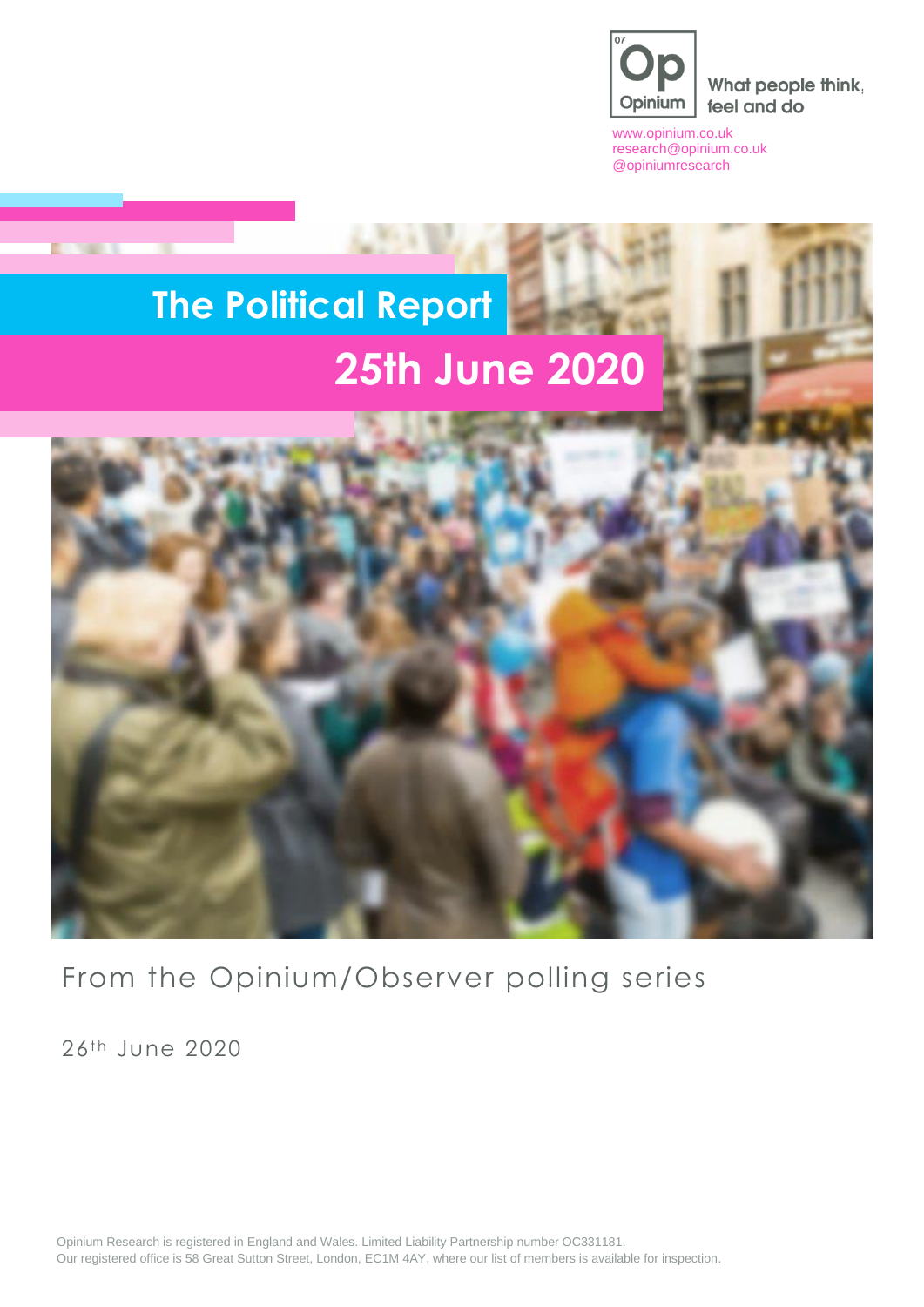

## One-minute takeaway

- Conservative lead sits at four points, with both parties a percentage point down from last week.
- For the first time, more people think Starmer would make a better PM than Johnson (37% vs. 35%). This is the first time an opposition leader has led on this question since we started asking it in 2015.
- Three-in-five (59%) think the current levels of testing in the UK are insufficient
- Over half (57%) disapprove of the government's handling of the test and trace system
- 54% say the UK is coming out of lockdown too fast, up from 46% last week.
- A third (33%) say they have had more money to save or spend each month since the lockdown. A quarter (25%) say they have had less.
- A third (36%) say that when restrictions are lifted they will spend less on shopping. A similar figure (32%) say they will spend less in pubs and bars, and 36% say they same about eating out, once things return back to 'normal'.
- Half (49%) say they have kept up with current affairs more since the lockdown. 30% say they have been sleeping more, 28% say they have been eating more healthy food, 42% have been reading more books. All evidence that the change in lifestyle has had some benefits.



#### Voting intention since the 2017 general election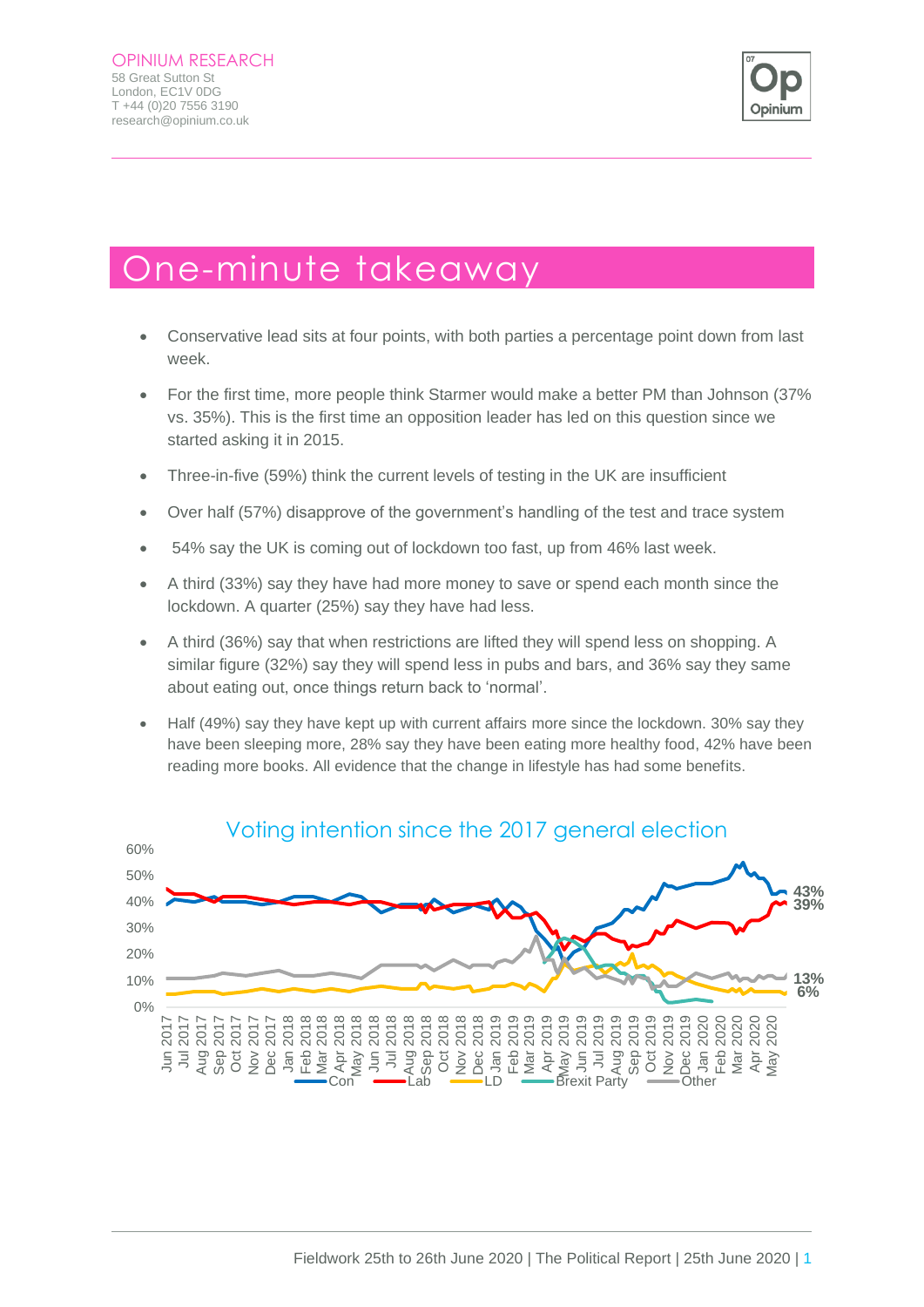

## Headline voting intention

### The Tory lead remains at four points as both parties vote shares stabilise

The Conservative's maintained their 4-point lead over Labour this week, with both parties dropping one point. The Conservative's are on 43% this week, down from 44% last week, while Labour is on 39, down from 40% a week ago.



## Perceptions of the crisis response

## Net approval of the government's handling of the Coronavirus crisis is at -10%

Net approval of the government handling of the Coronavirus crisis remains in net negative territory, although there is a slight improvement from last week. Net approval this week at -10%, up from -11% last week and -18% two weeks ago.



#### **Approval of government's handling of the crisis**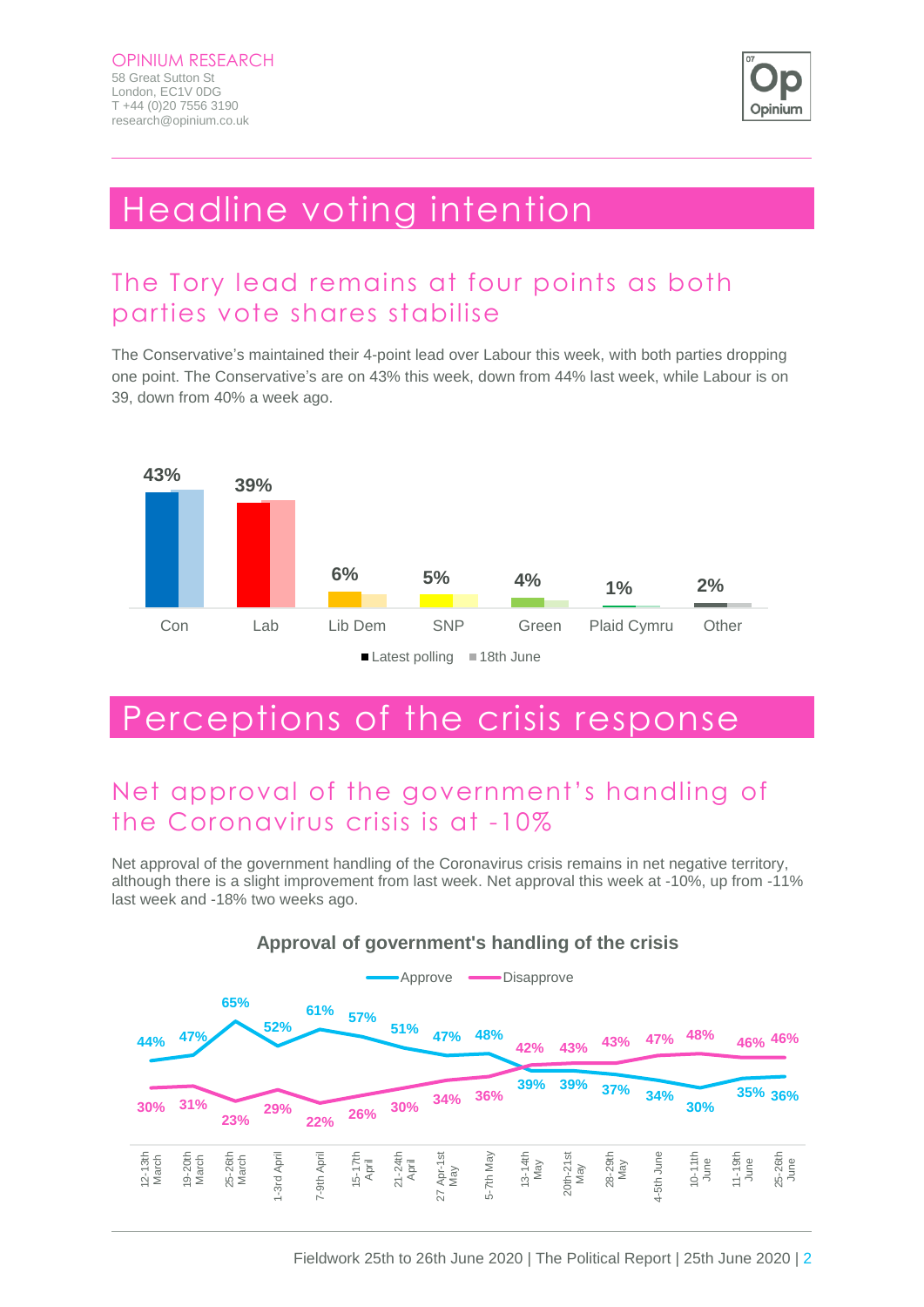

### Labour are up 9 points in net approval ratings for their response to the crisis

On the other hand, the Labour Party's response to the crisis remains in positive net approval territory and also builds on approval from the previous week. This week their net approval is at +13%, up from +4% last week. 35% approve, up from 32% last week, while 22% disapprove, down from 28% last week. However, many remain neutral on the Labour Party's response, neither approving nor disapproving (35%, up from 31% last week).



Approval ratings of response to the crisis

In terms of how people perceive the scale of the government's reaction, for the first time since the pandemic started, the number of people saying the government has underreacted is over 50%. 51% think the government has underreacted, up from 48% last week.

#### **Perceived inaction or underreaction appears to have dented the public's view of the government**



In line with the above, over half now (54%) think the UK is coming out of lockdown too fast, up from 46% last week. Meanwhile, most of the public continue to think testing levels are insufficient (59%),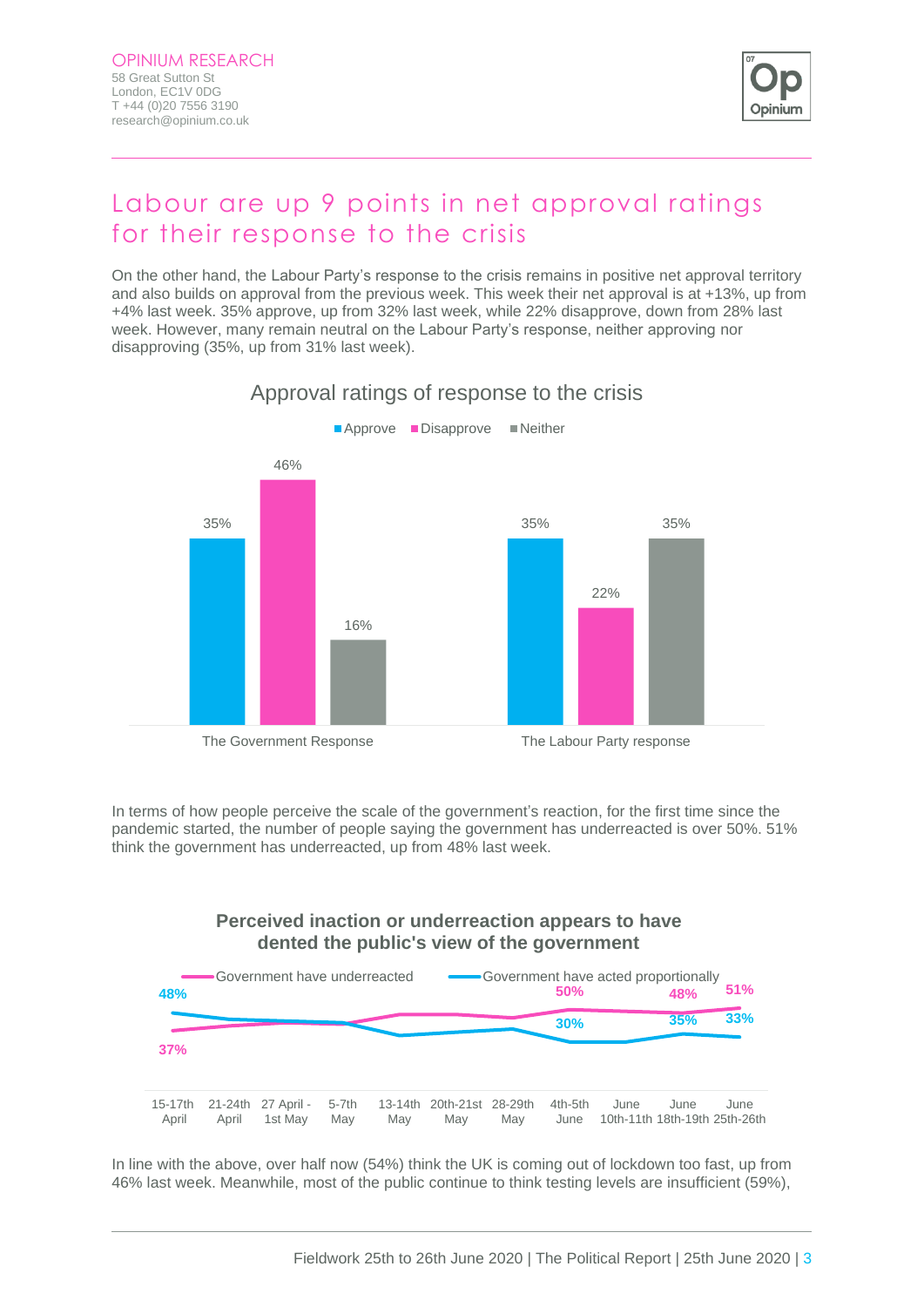

and 57% disapprove of the government's handling of the test and trace system, up from 54% last week.

## Johnson's ratings remain negative

### Disapproval of the job he is doing remains high

Net approval of the way Boris Johnson is handling his job as Prime Minister has dropped two points from -5% last week to -7% this week. The level approving of him takes a slight downtick to 37% from 39%, while disapproval has decreased slightly from 44% to 43%.



By comparison Keir Starmer's net approval ratings continue to rise from +22% last week to +27% this week.



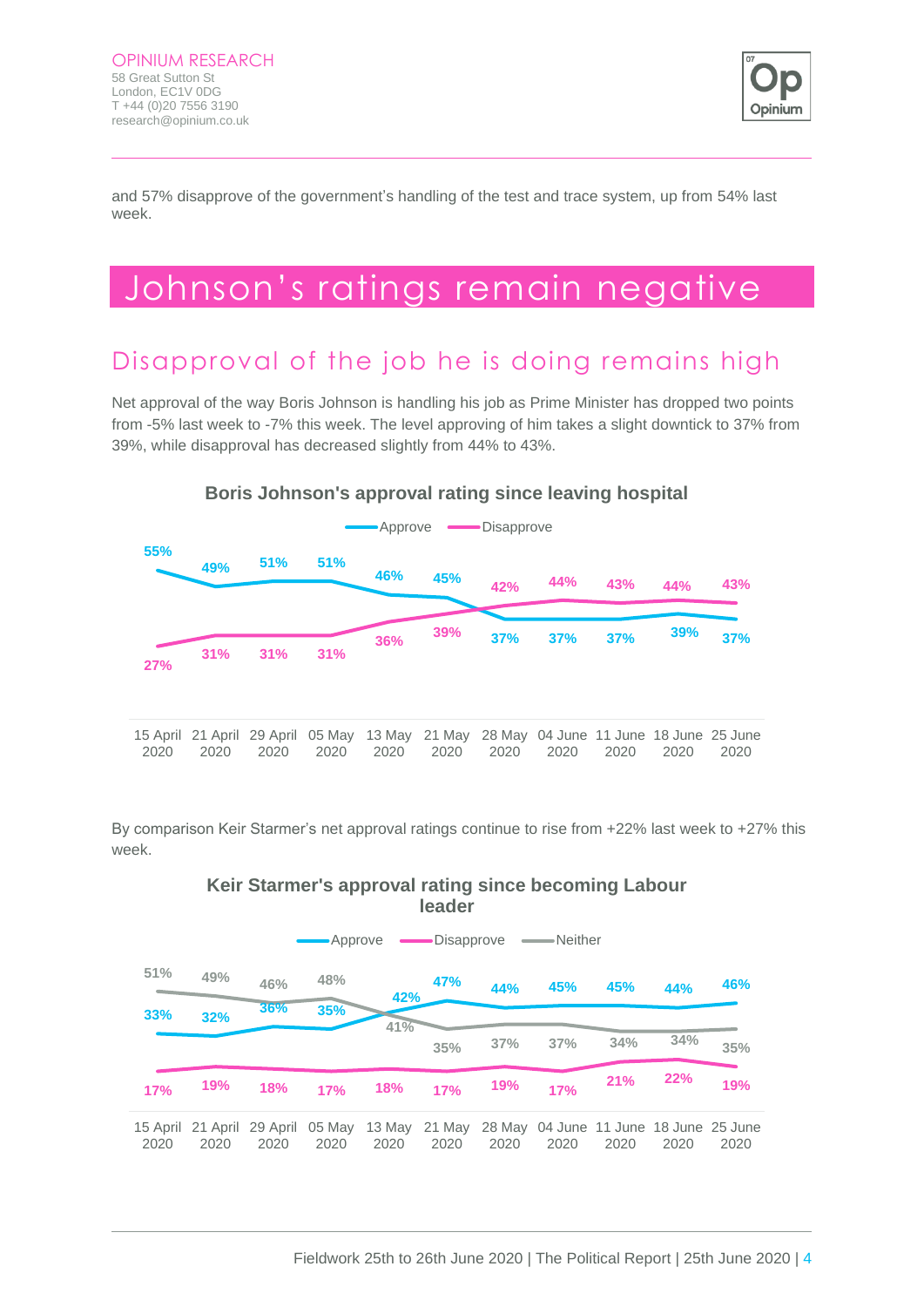

## For the first time Starmer leads Johnson on who would make the best Prime Minister

In line with the above trends, for the first time Starmer leads Johnson on who would make the best Prime Minister. 37% think Starmer will compared to 35% who think Johnson will. This is the first time that an opposition leader has led on an incumbent Prime Minister on this question since we started asking this question in 2015.



Looking at seats gained in the 2019 election, Starmer leads on the best Prime Minister question amongst Labour seats in England and Wales that the Conservative gained in 2019; 41% think Starmer would make the best Prime Minister compared to 33% who think Johnson does.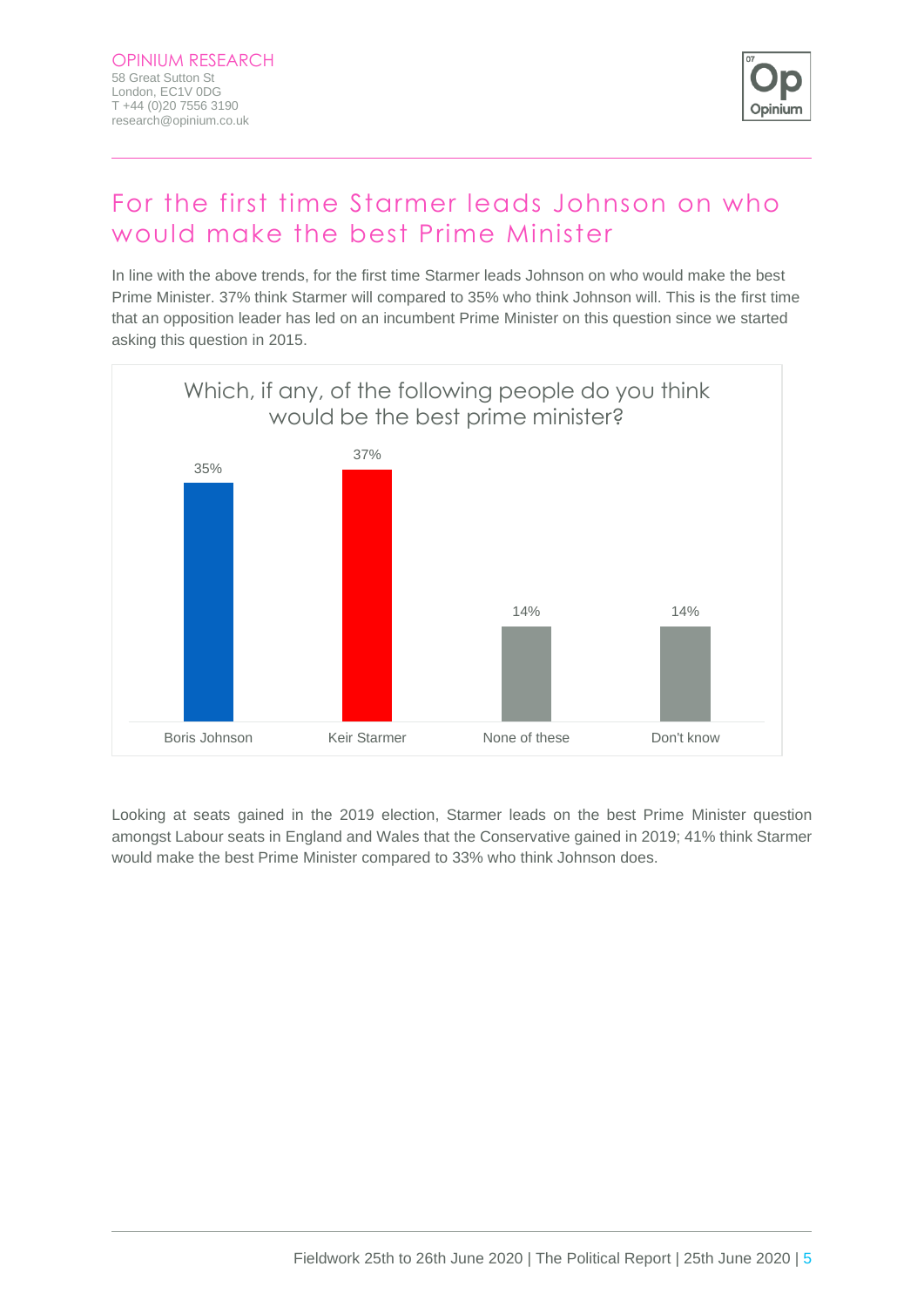

## Lifestyle changes

### A third have had more money to spend of save each month

Some members of the public have found silver linings in the crisis. A third (33%) of the public say they have more money to save or spend each month since lockdown began, while one in four (25%) have less to save or spend. Most people (42%) said that they had the same amount to save or spend

The only area of the UK where people were more likely to say they had less to save and spend rather than more is the Midlands. Just over a quarter (28%) said they had more to save or spend, compared to over a third (36%) who said they have less

Furthermore half (49%) have kept up with current affairs more since the lockdown, while 42% have been reading more books, 30% have been sleeping more, and 28% have been eating more healthy food.



Fieldwork 25th to 26th June 2020 | The Political Report | 25th June 2020 | 6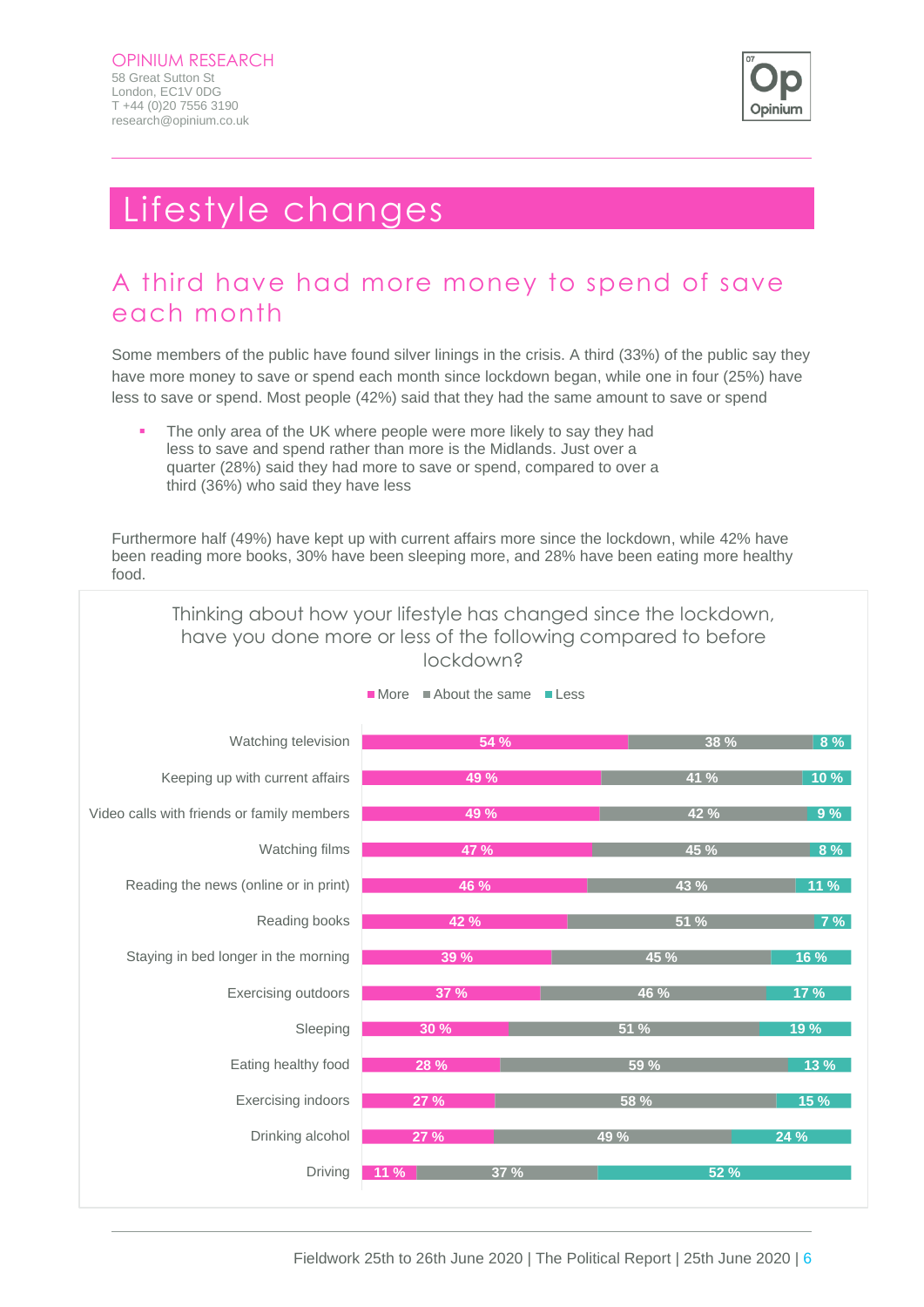

### As restrictions ease, many will be spending less than before lockdown on various activities

With lockdown easing, many businesses are allowed to reopen. However, many of the public say they will be spending less on various activities compared to before lockdown. A third (36%) say that when restrictions are lifted they will spend less on shopping. A similar figure (32%) say they will spend less in pubs and bars, and 36% say the same about eating out, once things return back to 'normal'.